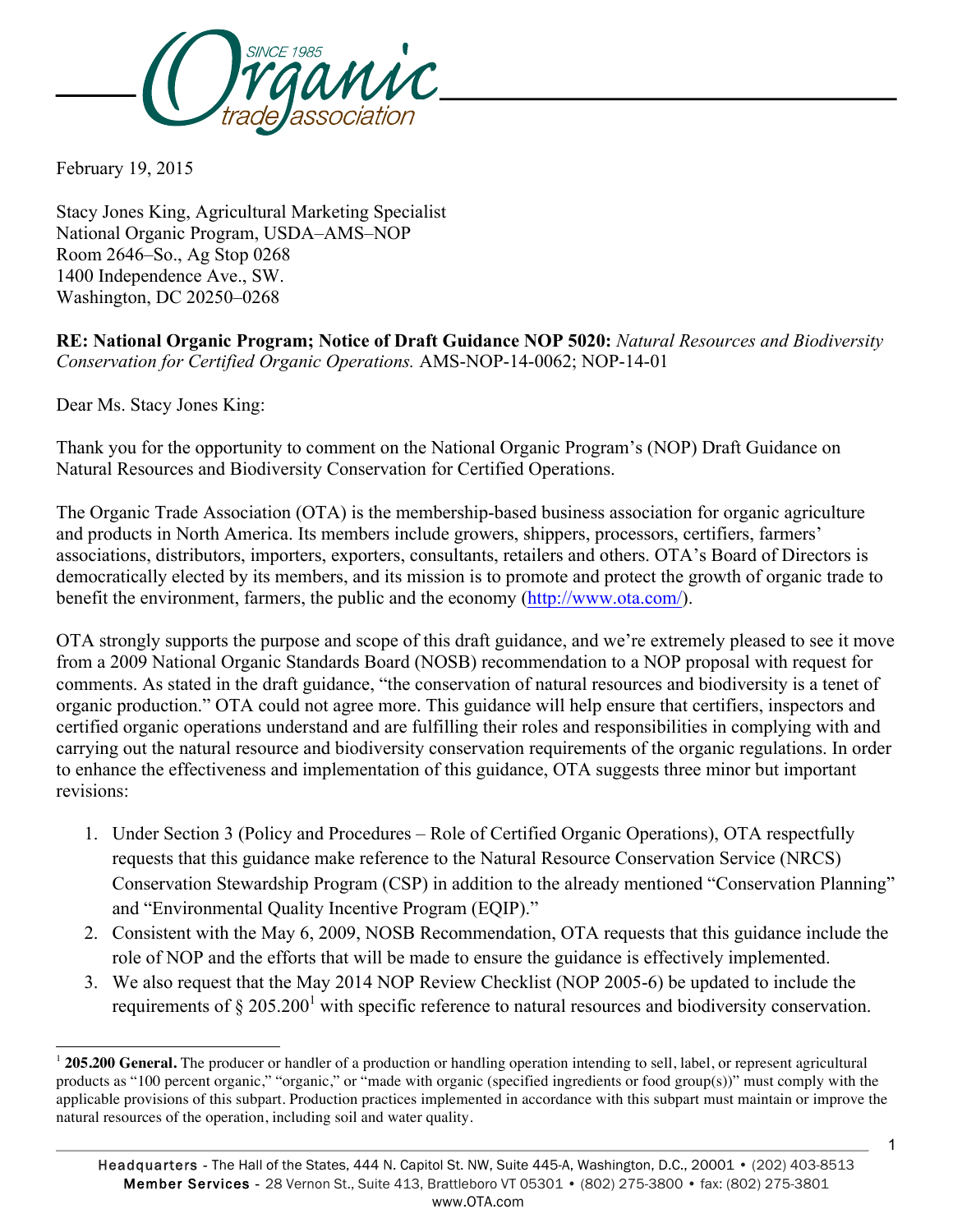

We offer the following more detailed comments:

## **Reference to the NRCS Conservation Stewardship Program**

OTA recognizes the critical importance of the Organic Systems Plan in setting the stage for how a certified operation will comply with the organic regulations. Official NOP Guidance stipulating that operations MUST in the OSP address how they will conserve biodiversity should in of itself greatly improve the uniformity and implementation of this part of the regulation. The guidance also provides certified operations with the option of referencing or providing evidence of a conservation plan developed in conjunction with NRCS instead of developing a separate OSP section for natural resources, provided that the conservation plan addresses all the requirements of § 205.200. OTA applauds NOP's work and coordination with NRCS and for providing certified operations with this practical option.

With respect to the USDA NRCS example activities provided, OTA suggests that the NRCS Conservation Stewardship Program (CSP) be included in addition to the already mentioned "Conservation Planning" and "Environmental Quality Incentive Program." The CSP offers many activities (plans, practices, and enhancements) that benefit organic operations. Therefore, it is important that CSP be mentioned in this guidance as well.

## **Emphasizing the Role of NOP's Accreditation Division**

l

OTA appreciates the fact that the draft guidance clearly expresses the role of certified organic operations, the role of certifiers and the role of inspectors. However, consistent with the May 6, 2009, NOSB Recommendation, the effectiveness of the guidance would be improved if it also included the role of NOP and the efforts that will be made to ensure the guidance is implemented through certifier training and oversight. OTA suggests that the following language (or similar) be added to the guidance:

The National Organic Program will continue to address natural resources and biodiversity conservation requirements during training programs for Accredited Certifying Agents (ACAs). Training efforts will include the development of an on-line training module. It will emphasize to ACAs that certifiers must ensure that an operation's OSP addresses the operation's plan and practices to support natural resources and biodiversity, pursuant to § 205.200 of the regulations, and that certified operators are implementing their planned practices. Monitoring by ACAs of such requirements will be part of the NOP's accreditation reviews of ACAs. NOP will encourage ACAs to regard non-compliances as a tool to be used when certified operations fail to adhere to the natural resources and biodiversity conservation requirements of the organic regulations.

In addition to adding the role of NOP to the Guidance itself, OTA also recommends that NOP include the requirements of § 205.200 to NOP's Review Checklist (NOP 2005-6)), which was implemented in May 2014. We recognize that NOP has included § 205.200 in the Accreditation Assessment Checklist, the Certification File Review Checklists, and the Witness Audit Checklist. The addition of § 205.200 to the NOP Review Checklist 2005-6 will further help NOP's robust oversight of ACAs and ensure uniform implementation of this guidance.

2